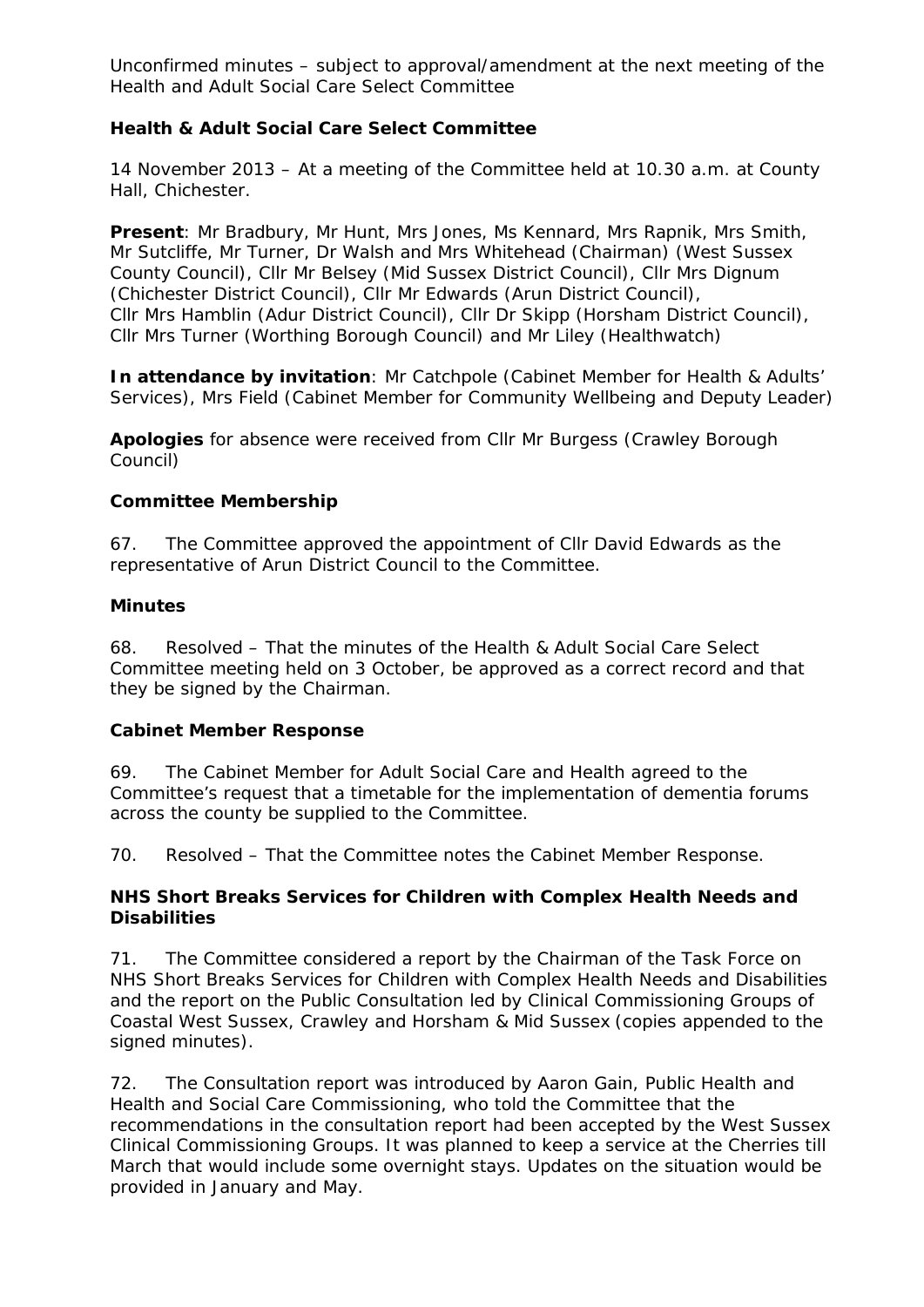73. Heather Mooney, Public Health and Health and Social Care Commissioning Directorate, told the Committee that all families had been offered one to one sessions if the Cherries were to close, but some had chosen not to take this offer up. Options and choices were given to all families and some had been taken up.

74. Summary of responses to Members' questions and comments:

• Whilst Sussex Community NHS Trust (SCT) ran services from the Cherries, it had 'operational ownership' of the building; full ownership would revert to NHS Property Services when services ceased. NHS Property Services would be the body that decided the future of the building.

**ACTION**: Aaron Gain to ask NHS Property Services to provide a full written explanation of the ownership situation of the Cherries and Holly Lodge to the Committee

- Further one to one sessions with families were being arranged
- Now the decision had been taken to close the Cherries, alternative options for those affected would start to be confirmed
- The Task Force had reluctantly accepted that Holly Lodge and the Cherries would have to close due to staffing problems and a change in eligibility criteria meaning fewer children qualified for the services provided, but hoped that satisfactory alternatives would be found for all the children involved
- The quality of services at the Cherries would be maintained till final closure, and a reduced level of service would be available between December 2013 and end of March 2014, subject to the availability of registered nurses and care staff
- NHS At Home was a collection of models of children's community care provided in locations other than hospitals, and could be at least partly funded by the money saved by closing buildings **ACTION**: Aaron Gain to provide the Committee with a written detailed description of the NHS At Home Service
- Overnight breaks would continue in a variety of settings
- Additional transport costs for families taking children to new facilities would be paid for by SCT till the old facilities closed – costs would then be picked-up by the Council's Child Disability Team or via personal budgets
- Personal budgets were funded by the Council and were tailored to families' needs, so amounts varied from family to family – they could be used to employ personal assistants for children with special needs, or for practical things such as special equipment – all those on middle rate Disability Living Allowance could apply for personal budgets without being referred to the Child Disability Team
- From April 2014, children with continuing health care needs would be offered personal health budgets, and those with special educational needs would also be offered personal budgets
- The Task Force will review the impact of the service change on transport costs when it reconvenes in May 2014

75. Resolved – That the Committee agrees with the recommendations as set out in the Task Force report to be forwarded to the West Sussex Clinical Commissioning Groups.

# **Update from Healthwatch West Sussex**

76. The Committee considered a report by David Liley, Manager of Healthwatch West Sussex (copy appended to the signed minutes) who highlighted the following points: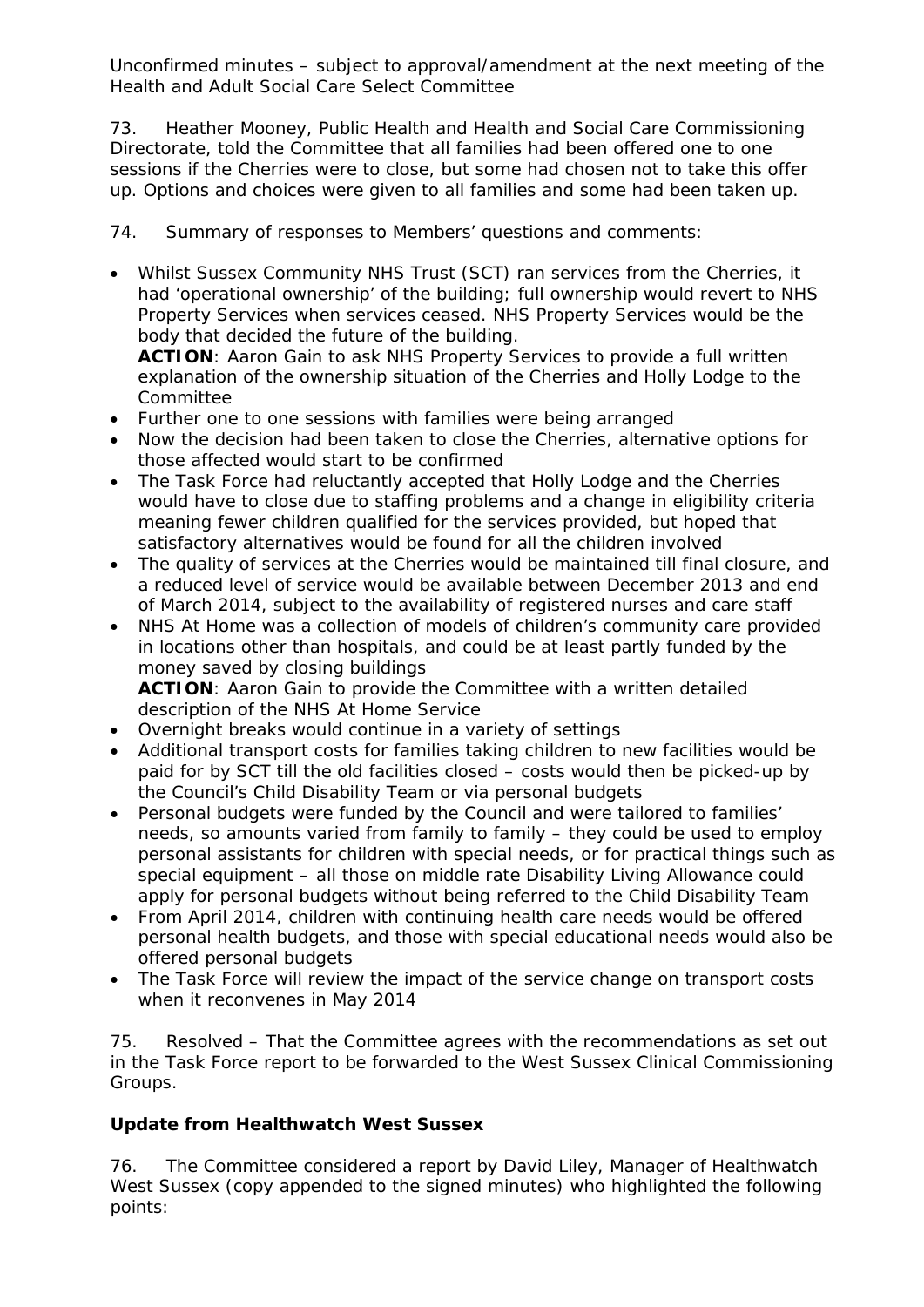- Healthwatch West Sussex started in April under the overarching body, Healthwatch England (a sub committee of the Care Quality Commission (CQC))
- Healthwatch must have a constitution and be a social enterprise Healthwatch West Sussex is a Community Interest Company
- The Healthwatch role is to:
	- $\triangleright$  Help individuals by providing and signposting people to information via its website, helpline, social media and citizens advice bureaux
	- $\triangleright$  Engage with communities the general public, special interest and hard to reach groups
	- $\triangleright$  Influence decision-makers by presenting trends in evidence gathered by its Enter & View volunteers, focus groups and networks
- Initial Healthwatch Board priorities had been influenced by external factors, but would in future be based on evidence Healthwatch gathered itself
- The Board was made up of volunteers representing community interests and delivery partners
- Healthwatch had sponsored the Youth Parliament elections and worked with the West Sussex Youth Cabinet
- Reviews of complaints and of GPs' surgeries would be published soon
- Healthwatch had a statutory power to enter and view care homes, which it would soon start using
- Healthwatch was starting to make an impact leading to local improvements and wants to make a greater influence in future and aimed to move from networking to community engagement
- 77. Summary of responses to Members' questions and comments:
- Healthwatch had regular liaison meetings with the Clinical Commissioning Group's Patient Reference Panels and GPs' Practice Participation Groups, and wanted to share training and involve members of these groups in its Enter & View teams – it also wished to pull together and rationalise the many review initiatives undertaken by various groups
- No plans had been developed yet for working with users of social care services
- Healthwatch would provide more details of its directors, contract, budget and how it spent its money at the next Healthwatch/HASC liaison meeting **ACTION:**  David Liley to provide this information
- Data would be protected by the well established systems used by Help & Care and the Citizens Advice Bureau – further protection would be provided if necessary – Healthwatch would also seek advice from the Council's Research Team
- All Clinical Commissioning Groups and provider organisations (particularly Public Health) were co-operating openly with Healthwatch
- Healthwatch West Sussex could refer issues to Healthwatch England, which was the body that would try to influence regional and national matters, or the CQC

78. Resolved – That the Committee agrees that the Chairman and Vice Chairman would liaise with Healthwatch West Sussex to identify opportunities for joint working between Healthwatch and the Committee.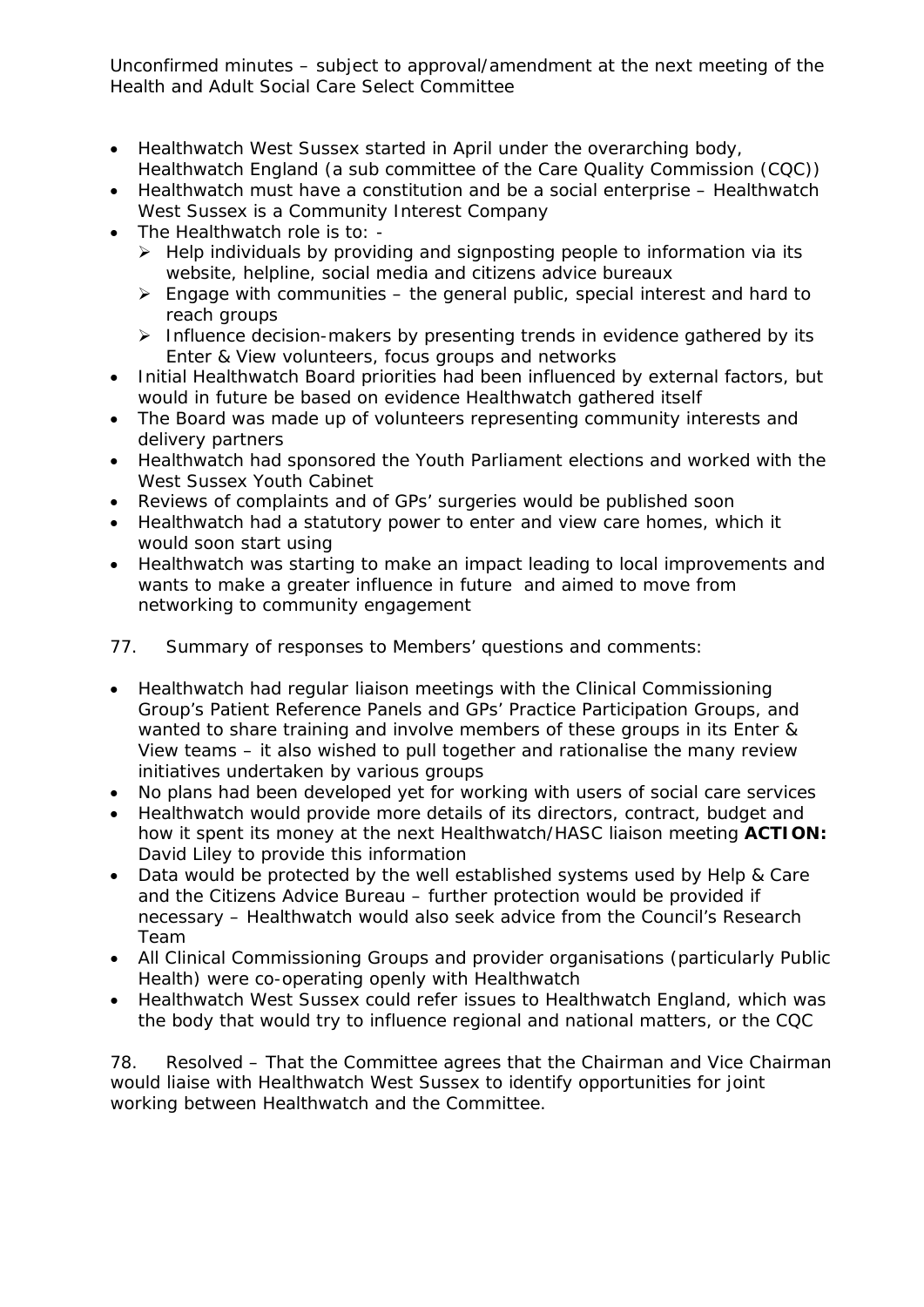## **County Council Commissioning Plans and Performance Objectives 2014- 15/Future Council**

79. The Committee considered a report by Judith Wright, Director Public Health, Commissioner for Health and Social Care (copy appended to the signed minutes) who introduced the report making the following points: -

- The key aim, within the financial constraints, was to help people help themselves whilst ensuring the most vulnerable were supported and safe
- In recent years, much had been done for the wellbeing of residents: Prevention Assessment Teams and Health & Wellbeing Hubs had been set-up and services to promote independence had been developed
- The Council now had to develop ways to meet its statutory duties to those needing care as set out in the Care Bill
- Positive proposals were being developed for the future, which would put emphasis on information, advice, advocacy, care and be person-centred with more control over personal budgets. The Council would be supporting many more people than it is now.
- The Council needed to ensure any support was of sufficient quality regardless of provider, and would grow its role of developing the market
- The direction of travel was towards the integration of health and social care services in 2015-16, which had already begun in areas such as mental health, proactive care and hospital discharges

80. Mr Catchpole, Cabinet Member for Health & Adults' Services, emphasised the following points:

- The need for the Council to work with the NHS to provide an integrated system with better services and savings for both organisations
- Funding from the NHS to social care to be used in areas of best practice so that people got the right services in the right places
- The Council and NHS would engage with people earlier in their lives with ways in which they could support themselves in their own homes
- Building on past procurements, the Domiciliary Care and Regaining Independence Service would continue to improve the way services were designed to benefit users
- Commissioning was a long-term process and all providers would be held to account for delivery of services
- 81. Amanda Rogers, Director Adults' Services, told the Committee: -
- The Care Bill would mean a radical whole system change involving the biggest ever transformational change for Adults' Services
- The Council was building the foundations for further significant change

82. Summary of responses to Members' questions and comments:

- The threshold for eligibility of services would be set nationally by the Government in future and the definition of eligibility criteria was under consultation (the Council was involved) and would be outlined in the Care Bill (the first draft showed the criteria to be more generous than before)
- As more people qualified for assessments under the Care Bill, the way people were assessed would be reconsidered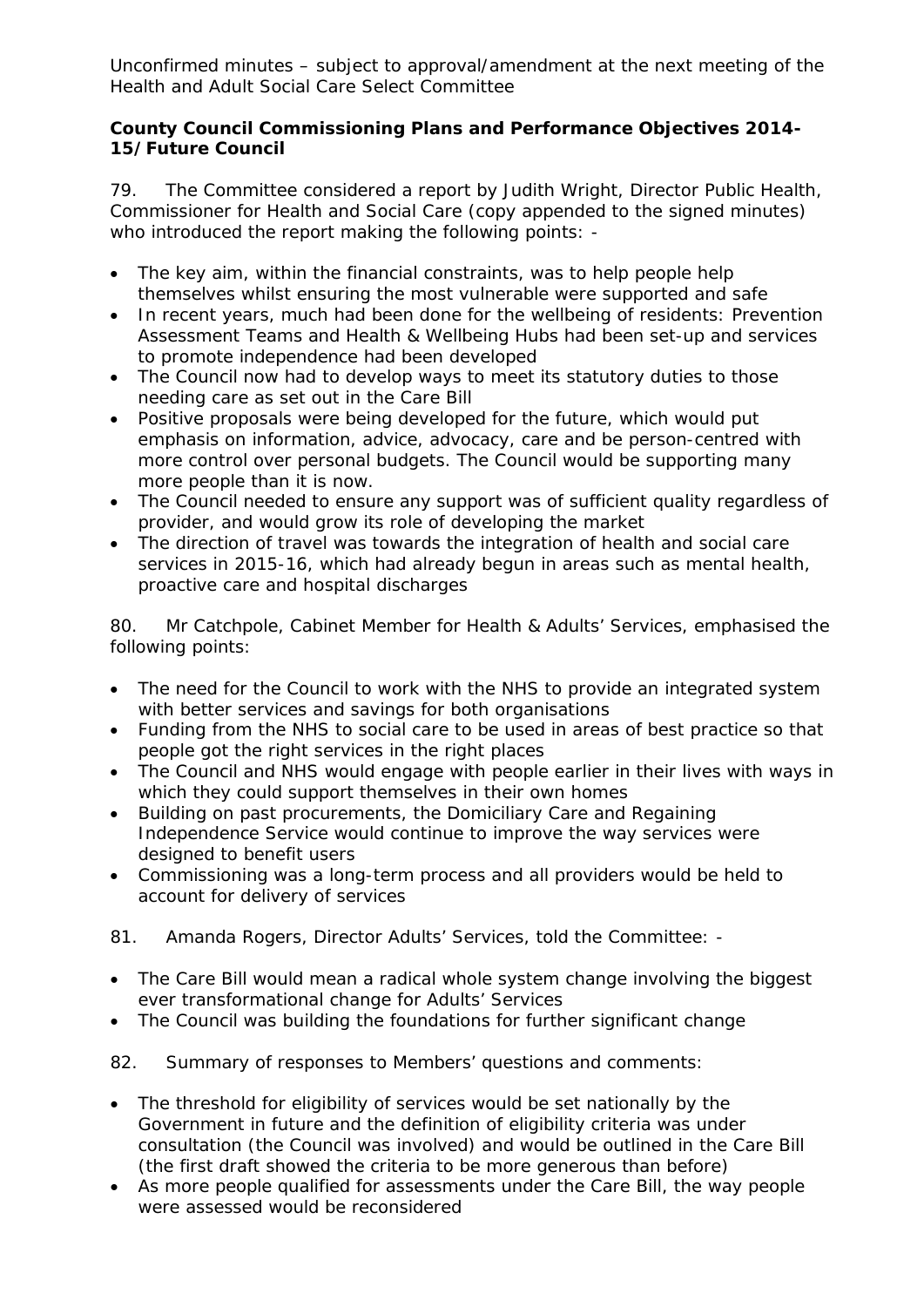- Commissioning plans needed to be based on the best way to deliver services within financial constraints and would be results-based – and more detail on the financial implications and actions to be taken would be available for the Committee's consideration in January
- Preventative services that delayed people needing health or social care services would be highlighted as the plans developed
- Data sharing between the NHS and the Council had taken a step forward with social care being able to include people's unique NHS numbers in its information
- Staff from the NHS and the Council working for the same organisation would benefit from using the same IT systems
- It will be important to develop on-going and robust plans for the development of IT systems
- There were more ways of accessing services than just through GPs
- Transformation plans had to be in place by November 2014 so that commissioning could be planned for 2015
- The average age of older people needing care services was 85 the transformed service would give earlier support to people to avoid crises later
- The Council would deliver services differently than before, in a way that would save money without increasing Council Tax
- 83. Resolved That the Committee:
	- i. Endorses the aspirations set out in the commissioning plans and performance objectives
- ii. Requires further detailed information on the financial implications of the commissioning plans and performance objectives for its meeting in January
- iii. Identified the following key areas of concern, to be forwarded to the Performance & Finance Select Committee for consideration:
	- The capacity of the voluntary sector to take on the running of some services
	- The need for clarity around the timescales of the transformational change required, as this will need to be carried out at pace
	- The Council needs to work in partnership with the NHS to deliver the necessary transformational change
	- It is important that safeguarding is recognised as a community responsibility and that it is not just about health and social care

# **Business Planning Group Report**

84. The Committee considered a report by the Chairman of the Business Planning Group (copy appended to the signed minutes).

85. There was concern that the Section 106 money set aside for health facilities in Arun would all be spent on developing plans and that none would be left for buildings.

86 Resolved – That the Committee

- i. Endorses the content of the report
- ii. Endorses the Committee's Work Programme